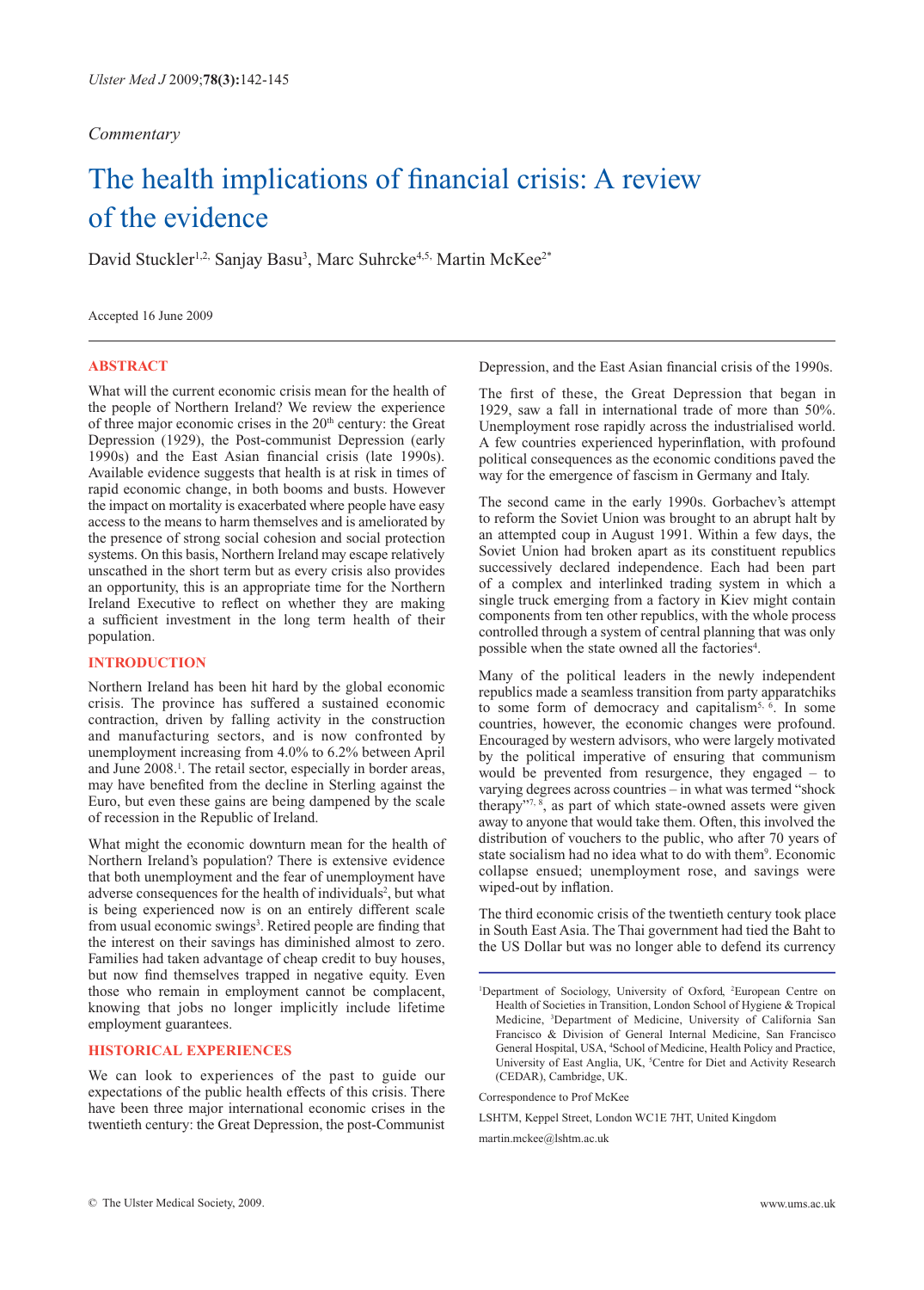against intense speculative pressure. Careless lending by banks created an unsustainable bubble. Once international investors realised the true state of the economy the Baht was forced to devalue by 50%. Problems spread rapidly to Thailand's neighbours, leading to mass withdrawal of capital and rapidly rising unemployment across the region.

What can we learn from the experience of these three crises as we seek to anticipate the consequences of the current recession for population health? This is more difficult than at first appears to be the case. Each crisis was different. Although popular imagery of the Great Depression is dominated by failed businessmen standing on window ledges in Wall Street contemplating a leap to their deaths, mortality rates in American cities actually fell during the crash by about 10%.

In marked contrast, the collapse of the Soviet Union, which was accompanied by economic decline on a similar scale, saw a rapid increase in death rates, by up to 20%. This equated to approximately three million excess deaths, a devastating figure in a peacetime era.

The East Asian crisis fell somewhere between these two extremes; there was no obvious change in death rates in Malaysia, but Thailand and Indonesia experienced short term  $increases^{10-12}$ .

## **LESSON LEARNING**

How can we make sense of these differences? We can draw on a growing body of research, some of which has focused on the experiences of individuals and some on the experiences of entire populations. The scope of this research ranges from the international crises listed above to local crises, such as the closure of a large local employer. Certain key findings emerge.

One finding is that the rapidity of economic change appears to be a key hazard to health. The direction of change seems less important. Several studies looking at "normal" economic cycles find that deaths increase when the economy is expanding or contracting, relative to steady state<sup>13-18</sup>. Our research on the post-Soviet economic crisis found that those that implemented privatisation most rapidly experienced the greatest increases in deaths<sup>19</sup>, while within Russia the increase in death rates was greatest in those regions experiencing the most rapid labour turnover<sup>20</sup>.

However, it also seems that the extent to which economic changes impact on health depends on the extent to which people are protected from harm. Three issues are relevant: exposure to risk factors; social cohesion (informal welfare); and social protection (formal welfare).

The Great Depression began in a country that had introduced prohibition a decade earlier. Alcohol was still obtainable, with considerable variation in the extent to which states and cities enforced the law, but it was more difficult to obtain than in the past. In contrast, a culture of heavy drinking was deeply ingrained in the USSR21. Entrepreneurs took advantage of the new market economies to produce anything that could be sold. Some of these sales were of vodka but there was also industrial production of other forms of alcohol, such as the aftershaves that were up to 95% ethanol and which, as they were ostensibly not sold for drinking (even though it was widely known that they were drunk) were free of tax<sup>22</sup>. Volume

for volume of alcohol, they cost about one sixth of the price of vodka23. In western countries, economic downturns are often associated with worsening diets, as people turn to cheap junk foods. Thus, two of the few employers increasing recruitment in the current economic crisis are McDonalds and Kentucky Fried Chicken<sup>24,25</sup>. Yet, some nutritional improvements may occur, as during recessions people also tend to eat out less and cook more at home overall<sup>14,26,27</sup>. When Cuba experienced serious economic problems after it lost its subsidies from the USSR in the early 1990s, people turned to cheap but healthy foods, in particular fruit and vegetables. The American economic blockade, designed to harm Cuba, had inadvertently protected it from exposure to American fast food chains<sup>28</sup>.

Societies vary in the availability of social support. Our research in the former USSR showed how the adverse health effects of rapid economic change were reduced substantially where many people were members of social organisations, such as trade unions or sports clubs<sup>19,29</sup>. This is not surprising. In times of crisis it is important to have someone who can be turned to, whether to borrow money, food or shelter, or to get advice on where to get help.

They also vary in terms of systems of social protection. The available evidence suggests that the reason the health of Malaysians did not suffer in the East Asian economic crisis was because, unlike its neighbours, it ignored the advice of the international financial community to reduce spending on social protection<sup>10-12</sup>. Our work in the EU has shown that rising unemployment rates had no effect on suicides when spending on active labour market programmes, which aim to maintain jobs and quickly re-integrate workers who lose jobs into the workforce, were above US\$190 per capita<sup>13</sup>.

# **IMPLICATIONS FOR NORTHERN IRELAND**

So what does this mean for Northern Ireland? Prediction is always difficult but a combination of social support networks, in particular the high level of membership of churches and other voluntary associations, coupled with a well developed welfare state (currently spending roughly US\$150 per capita on social labour market protections), is likely to protect the population from the adverse health consequences that might be expected in many of the eastern European countries. This conclusion is supported by the experience of Iceland, which suffered a seemingly catastrophic banking and currency crisis. The Icelandic authorities had put in place an extremely detailed monitoring system and detected almost no health effects at all, except for a short-lived increase in attendances at hospital emergency departments (G Magnusson, personal communication).

Of course, even where support systems are well developed, there are individuals who fall through the gaps<sup>30,31</sup>. Recession may have negative health effects on those who lose their jobs, as well as slightly positive effects on those who stay in work. This would result in a neutral overall population effect but a rise in inequalities. Also, it is important to recognise that the research reviewed here has focussed on the short-term effects of economic crisis but there may also be changes in behaviour that only give rise to health problems several years in the future. Unemployment is often associated with increases in daytime drinking, with obvious long-term consequences for health. A fall in disposable income may lead people to eat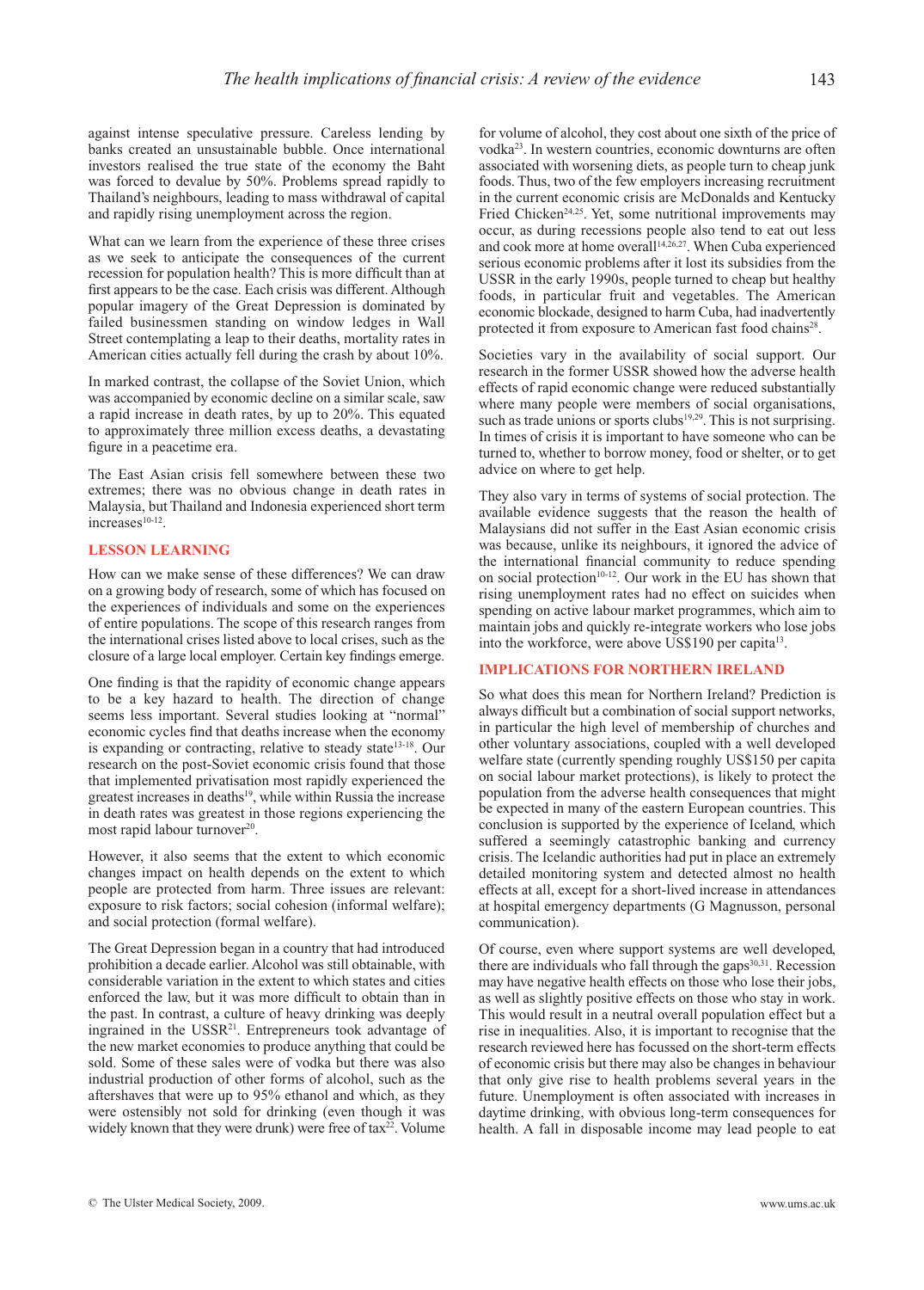diets that are less healthy and there may also be a slowing down in the long-term decline in smoking rates. It is also likely that there will be short-term reductions in road-traffic fatalities, as traffic volume and intensity drop<sup>32</sup>.

There is a growing body of evidence on the intimate relationships between public health and the economy that can offer some guidance to the Northern Ireland Executive. This knowledge was synthesised in a series of reports prepared for the ministerial conference on Health Systems, Health and Wealth, held in Tallinn, Estonia, which brought together health ministers from all of the countries in the European Region of the World Health Organisation<sup>33</sup>. These reports highlighted the importance of policies where investment in health systems feeds into sustained benefits not only in health but also in economic growth, but which by doing so reduce the future demands on those health systems. By this means it is possible to develop a virtuous circle leading to both health and wealth. From this perspective, governments should invest in the health of their population in the same way that they invest in their education and in the physical infrastructure necessary to build healthy societies and sustain economic growth.

Crucially, for Northern Ireland, this does not mean business as usual. There is a need to make the best possible use of what is likely to be a diminishing pool of public finance, given that it accounts for a much higher proportion of total economic activity than other parts of the  $\overline{UK}^{34}$ . At present much of this is spent on picking up the pieces of a broken society, rather than looking to the future. Although headline unemployment is still low, nearly one-third of the working age population is no longer in the labour market, the greatest rate of inactivity in the UK. There is a clear need to address this problem, addressing genuine health problems where they exist and making use of welfare-to-work programmes where they do not. Although politically highly controversial, the latter have been shown to be effective in getting people back to work and, in doing so, improving their material and mental health circumstances35-38. There is also a need to tackle education. Although the percentage of children achieving 5 or more GCSEs at grade C or above compares favourably to the rest of the UK, this must be interpreted in the context of the long tail of educational underachievement in the UK compared with its European neighbours<sup>39</sup>. Finally, there is a need to attract more inward investment, building on the work being done by bodies such as MATRIX, the Northern Ireland Science Industry Panel40. Policies such as these will be essential to break the cycle of deprivation and ill health that still affects too many parts of the province.

Policies such as these are, however, challenging, as they require active engagement by all parts of government, whatever their primary responsibility. Yet this is often easier at a regional level, as unlike national governments they do not have to concern themselves with matters such as defence or foreign affairs, with parts of Europe such as Catalonia, Wales, or North-Rhine Westphalia showing what can be done41. What is important is that politicians in Northern Ireland recognise the importance of looking to the long term, which must involve investment in the health of current and future generations.

#### **REFERENCES**

- 1. Ulster Bank Group. Ulster Bank and the economy: Ulster Bank NI PMI. Dublin: Ulster Bank; 2009. Available online from: http://www. northernireland.gov.uk/news/news-deti/news-deti-june-2010/news-deti-170609-latest-labour-market.htm. Last accessed July 2009.
- 2. Lewis G, Sloggett, A. Suicide, deprivation and unemployment: record linkage study. *BMJ* 1998;**317(7168):**1283-6.
- 3. Wade R. From global imbalances to global reorganisations. *Cambridge J Econ* 2009;**33(4)**:539-62.
- 4. Kornai J. The Socialist System: the political economy of communism. Princeton NJ: Princeton University Press; 1992.
- 5. Murrell P. Can neoclassical economics underpin the reform of centrally planned economics? *J Econ Perspect* 1991;**5(4):**59-76.
- 6. Lipton, David, and Jeffrey D. Sachs. Privatization in Eastern Europe: the case of Poland. *Brookings Papers on Economic Activity* 1990;**20(2):**293– 341.
- 7. Sachs J. Understanding 'shock therapy'. Occasional Paper No. 7. London: Social Market Foundation; 1994.
- 8. Wedel J. Collision and Collusion: The strange case of Western aid to Eastern Europe. New York: St. Martin's; 2001.
- 9. King L. Shock privatization: the effects of rapid large-scale privatization on enterprise restructuring. *Polit Soc* 2003;**3:**3-34.
- 10. Hopkins S. Economic stability and health status: evidence from east Asia before and after the 1990s economic crisis. *Health Policy* 2006;**75(3):**347- 57.
- 11. Waters H, Saadah F, Pradhan M. The impact of the 1997-98 East Asian economic crisis on health and healthcare in Indonesia. *Health Policy Plan* 2003;**18(2):**172-81.
- 12. Chang S, Gunnell D, Sterne JA, Lu TH, Cheng AT. Was the economic crisis 1997-1998 responsible for rising suicide rates in East/Southeast Asia? A time-trend analysis for Japan, Hong Kong, South Korea, Taiwan, Singapore and Thailand. *Soc Sci Med* 2009;**68(7):**1322-31.
- 13. Stuckler D, Basu S, Suhrcke M, Coutts A, McKee M. The public health impact of economic crises and alternative policy responses in Europe: An empirical analysis. *Lancet* 2009;**374 (9686)**: 315-23.
- 14. Ruhm C. Are recessions good for your health? *Q J Econ* 2000;**115(2):**617- 50.
- 15. Ruhm C. A healthy economy can break your heart. *Demography* 2008;**44(4):**829-48.
- 16. Tapia-Granados J. Increasing mortality during the expansions of the US economy, 1900-1996. *Int J Epidemiol* 2005;**34(6):**1194-202.
- 17. Tapia-Granados J. Macroeconomic fluctuations and mortality in postwar Japan. *Demography* 2008;**45(2):**323-43.
- 18. Tapia-Granados J. Recessions and mortality in Spain, 1980-1997. *Eur J Population* 2005;**21(4):**393-422.
- 19. Stuckler D, King L, McKee M. Mass privatisation and the post-communist mortality crisis. *Lancet* 2009;**373(9661):**399-407.
- 20. Walberg P, McKee M, Shkolnikov V, Chenet L, Leon DA. Economic change, crime, and mortality crisis in Russia: a regional analysis. *Br Med J* 1998;**317(7154):**312-8.
- 21. White S. Russia goes dry.Alcohol state and society. Cambridge: Cambridge University Press; 1996.
- 22. Leon DA, Saburova L, Tomkins S, Andreev E, Kiryanov N, McKee M, *et al.* Hazardous alcohol drinking and premature mortality in Russia: a population based case-control study. *Lancet* 2007;**369(9578):**2001-9.
- 23. McKee M, Suzcs S, Sarvary A, Adany R, Kiryanov N, Saburova L, *et al*. The composition of surrogate alcohols consumed in Russia. *Alcohol*